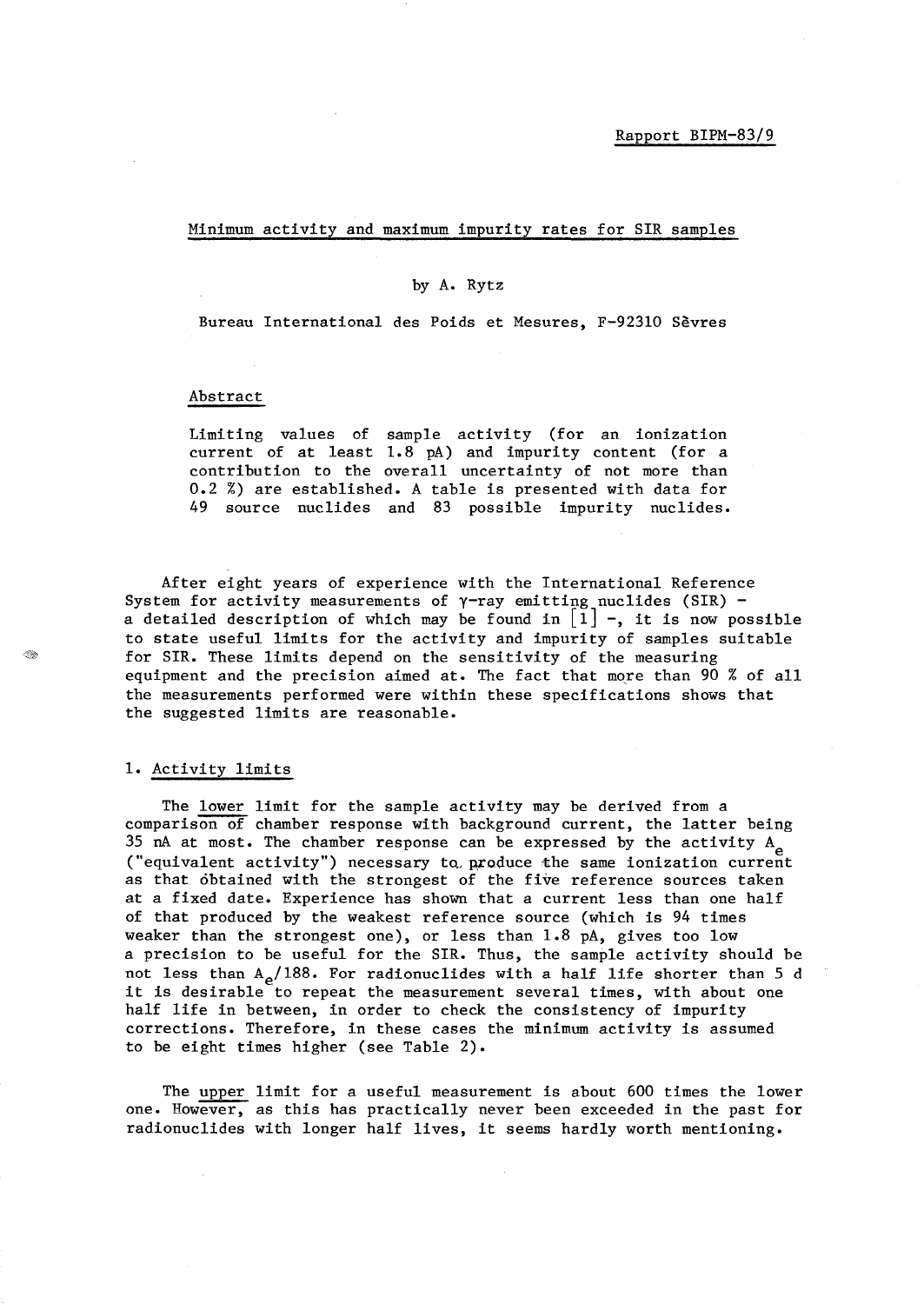#### 2. Impurity level

The statement of a tolerable impurity rate is even more arbitrary than that of a minimum acceptable activity. Impurity rates must be indicated by the participant in percent of the main activity, at the reference date. The shorter the half lives involved, the more important is a correct and unambiguous statement of the reference date. Future misunderstandings will be avoided if the following rule is adopted throughout: the reference date is always the date of the purity analysis (by y-ray spectroscopy), and the sample activity, measured some time before or after, must be corrected for that time difference. In general, impurity rates are reported with about 20 % relative uncertainty. A single impurity should not contribute more than, say, 0.2 % to the overall uncertainty of the SIR result which is about the uncertainty obtained with a sample activity at the lower limit defined above, namely

$$
A_{\min}^S = A_e^S / 188 \quad , \tag{1}
$$

where  $A^S_{\bf e}$  is the equivalent activity for the sample s. Therefore, if  $A^{\bf i}_{\bf e}$  is the equivalent activity of the impurity nuclide, the ratio

$$
p = A_{\mathbf{e}}^{\mathbf{i}} / A_{\mathbf{e}}^{\mathbf{s}} \tag{2}
$$

expresses the tolerable percentage impurity rate. Although this assessment is only a crude approximation, it leads to useful values of what can be considered as an acceptable impurity limit.

#### 3. List of minimum activities and maximum impurity rates

Table 1 presents limiting values derived along the lines described in the two foregoing sections. The values for  $A_{e}$  are rounded weighted means of the presently available SIR results, calculated according to  $[1]$ , p. 1053. For each radionuclide, observed or expected  $\begin{bmatrix} 2, 3 \end{bmatrix}$  impurities are indicated in the order of their mass numbers. Those identified by the SIR participants are underlined. Maximum tolerable impurity rates were calculated according to eq. (2); they are indicated in percent of the main activity at the reference date. Very short-lived impurities have not been considered. A<sub>e</sub> values of radionuclides for which no SIR result was available were calculated by means of the formula

$$
A_{e} = 10^{6} / (60 \sum_{i=1}^{n} E_{i} P_{i} f_{i}), \qquad (3)
$$

where

t de p

is the photon energy of the i $^{\text{th}}$   $\gamma$  ray, expressed in MeV,

is the corresponding emission probability and

is the ordinate of the (reduced) efficiency curve

(see  $\lfloor 1 \rfloor$ , Fig. 10), corresponding to E<sub>i</sub> as abscissa.

The decay data were taken from  $[2, 4, 5]$ .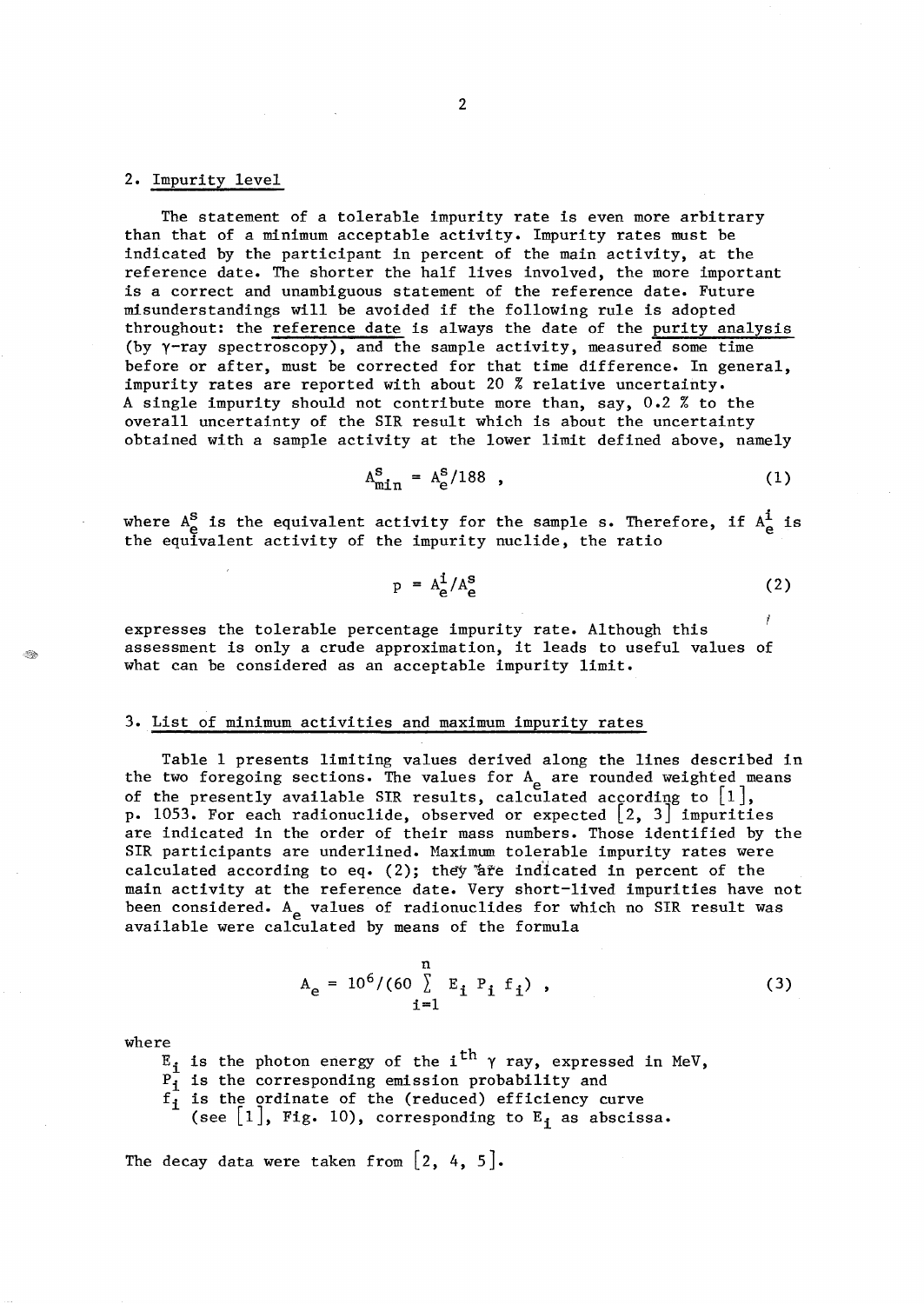| Radio-             | $A_{\rm e}$ | $\approx \frac{A_e}{A}$<br>$A_{min}$<br>188 | Tolerable impurity rate, $p = A_{\rm e}^{\rm i}/A_{\rm e}^{\rm S}$ |                            |                               |                          |                          |                                                                   |                      |                             |                           | Impurities identified by SIR participants are underlined; an asterisk after |    |
|--------------------|-------------|---------------------------------------------|--------------------------------------------------------------------|----------------------------|-------------------------------|--------------------------|--------------------------|-------------------------------------------------------------------|----------------------|-----------------------------|---------------------------|-----------------------------------------------------------------------------|----|
| muclide            | (kBq)       | (kBq)                                       | (% activity at reference date)                                     |                            |                               |                          |                          | the element symbol means "in equilibrium with daughter products". |                      |                             |                           |                                                                             |    |
| $22_{\text{Na}}$   | 7 500       | 40                                          |                                                                    |                            |                               |                          |                          |                                                                   |                      |                             |                           |                                                                             |    |
| $24$ <sub>Na</sub> | 5 000       | 850                                         | $72$ Ga<br>1.4                                                     |                            |                               |                          |                          |                                                                   |                      |                             |                           |                                                                             |    |
| 46 <sub>Sc</sub>   | 8 300       | 44                                          | $47$ Sc<br>20                                                      |                            | 48 <sub>Sc</sub><br>0.6       |                          |                          |                                                                   |                      |                             |                           |                                                                             |    |
| $47$ Sc            | 168 000     | 900                                         | 46 <sub>Sc</sub><br>0.05                                           |                            | 48 <sub>Sc</sub><br>0.03      |                          |                          |                                                                   |                      |                             |                           |                                                                             |    |
| 51 <sub>Cr</sub>   | 488 000     | 2 600                                       | $\frac{54}{0.04}$                                                  | 悍                          | 58 <sub>Co</sub><br>0.03      | $^{59}\!$ Fe<br>0.03     | $^{60}$ Co $\,$<br>0.014 | $65$ <sub>Zn</sub><br>0.06                                        | $^{75}\!$ Se<br>0.09 | $124$ <sub>Sb</sub><br>0.02 | 137 <sub>Cs</sub><br>0.05 | $^{192}\rm{Ir}$<br>0.04                                                     | ما |
| $54$ Mn            | 19 200      | $100\,$                                     | $48_V$<br>0.3                                                      |                            | $^{51}$ Cr<br>$\overline{25}$ | 52 <sub>Mn</sub><br>0.25 | 56 <sub>Co</sub><br>0.25 | 58 <sub>Co</sub><br>0.85                                          | $^{59}$ Fe<br>0.75   | $\frac{60}{0.3}$            | $\frac{65}{1.5}$          |                                                                             |    |
| 56 <sub>Mn</sub>   | 10 600      | 900                                         |                                                                    | $\sim$ $\sim$ $\mathbb{C}$ |                               |                          |                          |                                                                   |                      |                             |                           |                                                                             |    |
| 56 <sub>Co</sub>   | $5\,$ $100$ | 27                                          | $\frac{57}{32}$                                                    |                            | $\frac{58}{3.2}$              | 60 <sub>Co</sub><br>1.3  |                          |                                                                   |                      |                             |                           |                                                                             |    |
| 57 <sub>Co</sub>   | 168 000     | 890                                         | 56 <sub>Co</sub><br>0.03                                           |                            | 58 <sub>Co</sub><br>0.09      | $^{60}$ Co $\,$<br>0.04  |                          |                                                                   |                      |                             |                           |                                                                             |    |
| 58 <sub>Co</sub>   | 16 300      | 87                                          | 56 <sub>Co</sub><br>0.3                                            |                            | $\frac{57}{10}$               | $\frac{60}{0.4}$         |                          |                                                                   |                      |                             |                           |                                                                             |    |
| $^{59}\!$ Fe       | 14 700      | 78                                          | $\frac{60}{0.4}$                                                   |                            |                               |                          |                          |                                                                   |                      |                             |                           |                                                                             |    |

Table - Minimum activity and maximum-impurity rates for SIR samples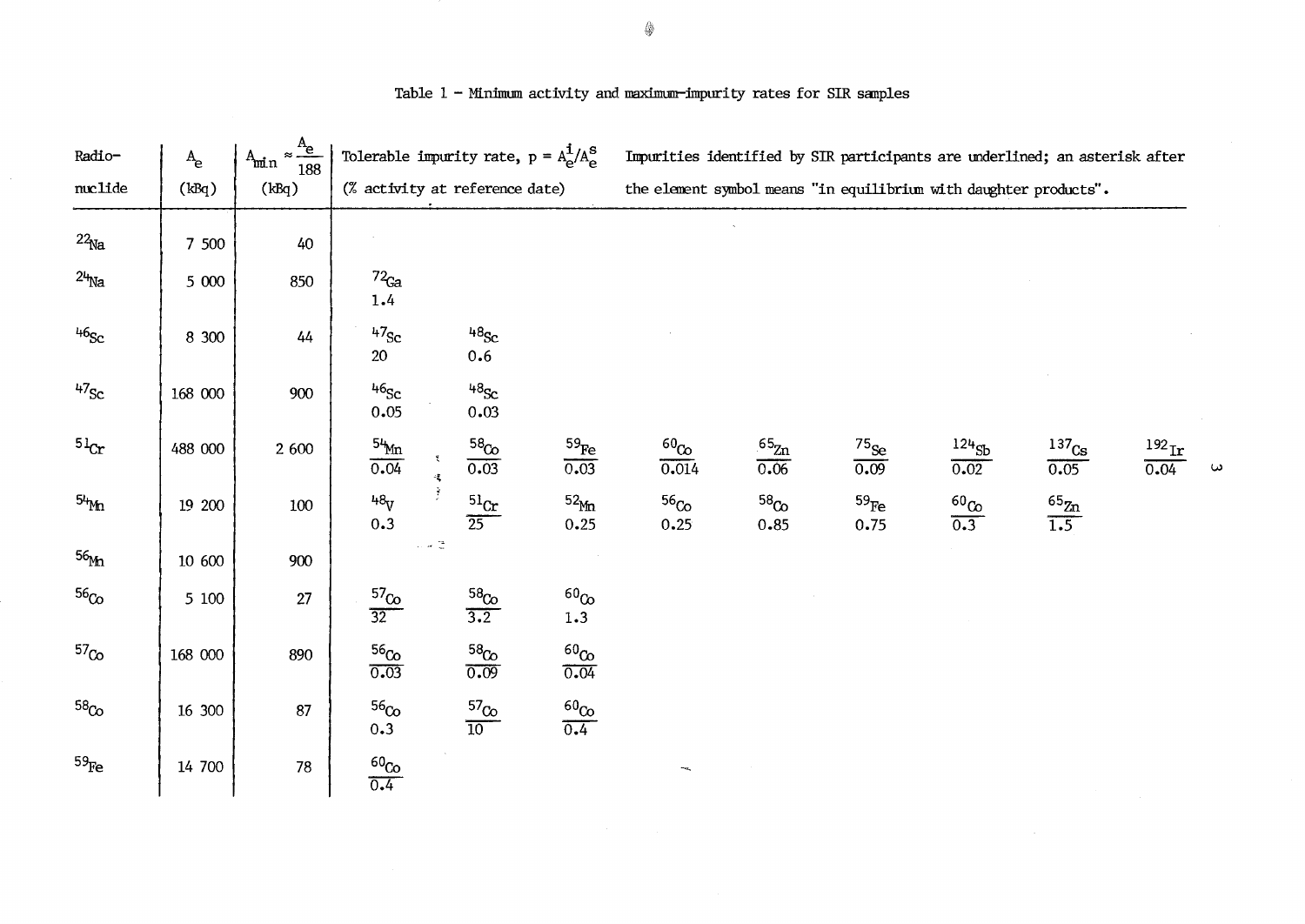| Radio-                        | $A_{\rm e}$ | $\approx \frac{A_e}{188}$<br>A <sub>min</sub> |                                      | Tolerable impurity rate, $p = A_e^{\dot{1}}/A_e^{\rm S}$ |                                         | Impurities identified by SIR participants are underlined; an asterisk after |                                                        |                                       |                                                 |                                                |                             |
|-------------------------------|-------------|-----------------------------------------------|--------------------------------------|----------------------------------------------------------|-----------------------------------------|-----------------------------------------------------------------------------|--------------------------------------------------------|---------------------------------------|-------------------------------------------------|------------------------------------------------|-----------------------------|
| nuclide                       | (kBq)       | (kBq)                                         |                                      | (% activity at reference date)                           |                                         | the element symbol means "in equilibrium with daughter products".           |                                                        |                                       |                                                 |                                                |                             |
| 60 <sub>Co</sub>              | 7 0 6 0     | 37                                            |                                      |                                                          |                                         |                                                                             |                                                        |                                       |                                                 |                                                |                             |
| $65\frac{m}{2}$               | 30 000      | 160                                           | 60 <sub>Co</sub><br>0.23             | $^{67}$ $\rm Cu$<br>5                                    | $^{69}$ Zn <sup>m</sup> *<br>1.2        | $\frac{75}{1.4}$                                                            |                                                        |                                       |                                                 |                                                |                             |
| ${}^{67}$ Ga                  | 115 000     | 4 900                                         | 57 <sub>Co</sub><br>$\overline{1.4}$ | $^{60}$ Co<br>0.06                                       | 66 <sub>Ga</sub><br>0.06                |                                                                             |                                                        |                                       |                                                 |                                                |                             |
| $75_{Se}$                     | 43 000      | 230                                           | 60 <sub>Co</sub><br>0.16             | $137$ <sub>Cs</sub><br>0.64                              |                                         |                                                                             |                                                        |                                       |                                                 |                                                |                             |
| ${}^{82}Sr - {}^{82}Rb$       | 14 100      | 75                                            |                                      | $\mathcal{R}$                                            |                                         |                                                                             |                                                        |                                       |                                                 |                                                |                             |
| $^{85}$ Sr                    | 30 100      | 160                                           | $^{59}\!$ Fe<br>0.5                  | 希望<br>84Rb<br>$\overline{0.6}$                           | $\frac{86}{B}$                          | $\frac{89}{2 \cdot 10^6}$                                                   |                                                        |                                       |                                                 |                                                |                             |
| 88 <sub>y</sub>               | 6 900       | 37                                            | 56 <sub>Co</sub><br>0.75             | 57 <sub>Co</sub><br>24                                   |                                         |                                                                             |                                                        |                                       |                                                 |                                                |                             |
| 95 <sub>Zr-95Nb</sub>         | 7 300       | 39                                            | 60 <sub>Co</sub><br>1.0              | $97$ <sub>Zr*</sub><br>13                                | $103Ru*$<br>4                           |                                                                             |                                                        |                                       |                                                 |                                                |                             |
| 95 <sub>Nb</sub>              | 20 600      | 110                                           | $95Zr*$<br>0.35                      | $^{97}Zr^*$<br>4.5                                       | $123$ <sub>Te</sub> <sup>m</sup><br>6.5 | $125_{Sb}$<br>1.7                                                           | $125Te$ m<br>1 700                                     | 125 <sub>I</sub><br>$\overline{3100}$ | $129$ Te <sup>m</sup> $\star$<br>$5 \cdot 10^5$ | $^{141}$ Ce<br>$\overline{13}$                 | $144Ce*$<br>$\overline{14}$ |
| $99$ Mo- $99$ Tc <sup>m</sup> | 64 000      | 2 730                                         | 60 <sub>Co</sub><br>0.1              | $^{86}\!{\rm{Rb}}$<br>2.7                                | $^{95}Zr*$<br>0.1                       | $^{95}$ <sub>Nb</sub><br>0.3                                                | $^{92}$ <sub>Nb</sub> <sup>m<sub>*</sub></sup><br>0.25 | $^{103}\mbox{Ru*}$<br>0.45            | $^{106}\mbox{Ru*}$<br>$1.1\,$                   | $110_{\text{Ag}}$ <sup>m</sup> $\star$<br>0.09 | $124$ <sub>Sb</sub><br>0.14 |
|                               |             |                                               | $127$ <sub>Sb*</sub><br>0.38         | $131_{\mathbf{I*}}$<br>0.62                              | $132$ <sub>Te*</sub><br>1.2             | $133\bar{1}$<br>0.42                                                        | $134$ <sub>Cs</sub><br>0.15                            | 140 <sub>La</sub><br>0.12             |                                                 |                                                |                             |

 $\blacktriangle$ 

 $\sim 10^6$ 

Table 1 (cont'd)

 $\mathcal{L}$ 

 $\begin{aligned} \mathcal{L}_{\mathcal{M}}(\mathcal{M}_{\mathcal{M}}(\mathcal{M}_{\mathcal{M}}(\mathcal{M}_{\mathcal{M}}(\mathcal{M}_{\mathcal{M}}(\mathcal{M})))\times \mathcal{L}_{\mathcal{M}}(\mathcal{M}_{\mathcal{M}}(\mathcal{M}_{\mathcal{M}}(\mathcal{M})))\times \mathcal{L}_{\mathcal{M}}(\mathcal{M}_{\mathcal{M}}(\mathcal{M}_{\mathcal{M}}(\mathcal{M})))\times \mathcal{L}_{\mathcal{M}}(\mathcal{M}_{\mathcal{M}}(\mathcal{M})))\times \mathcal{L}_{\mathcal{M}}(\mathcal{M}_{\mathcal{M$ 

 $\sim 10^{-1}$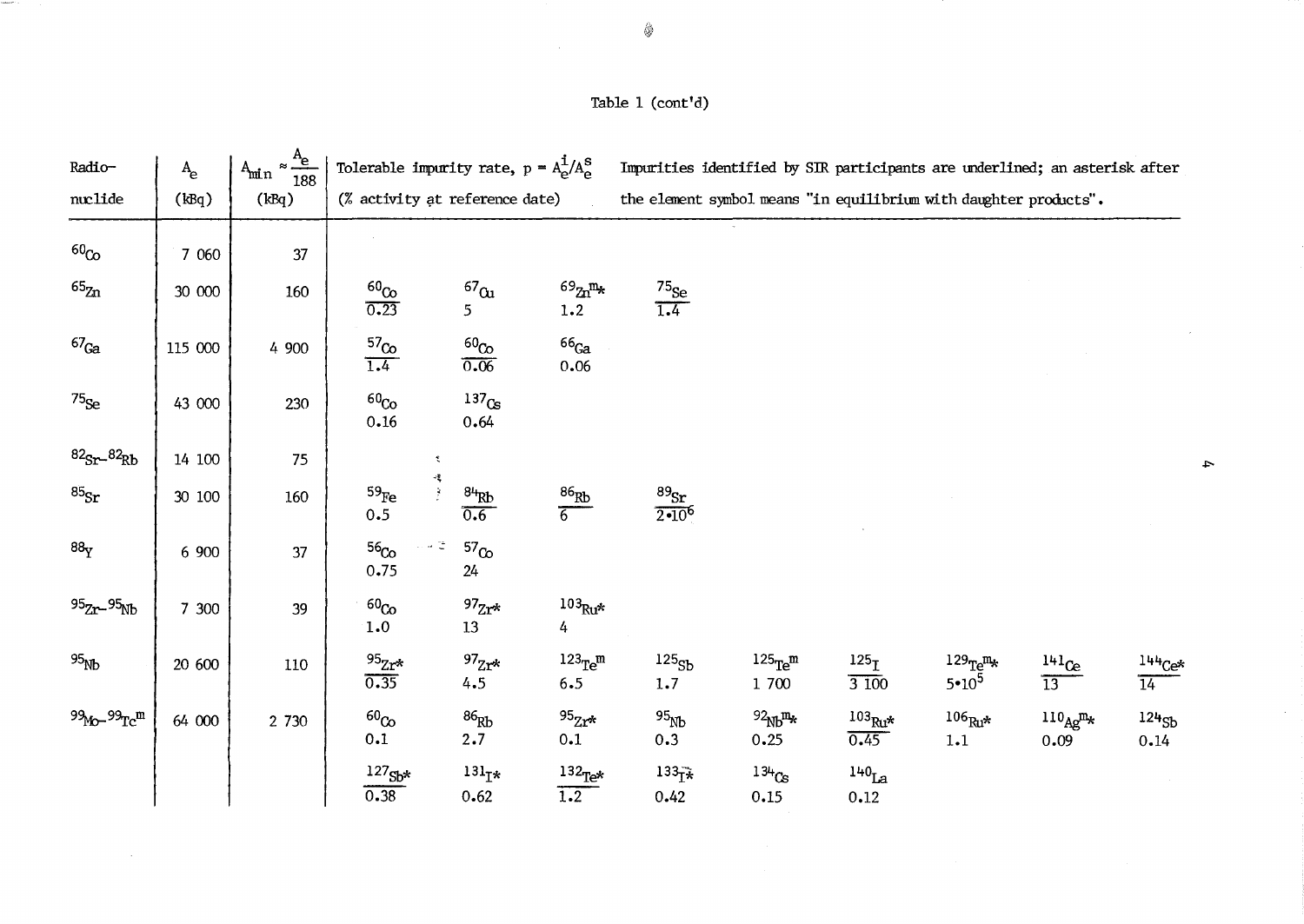## Table 1 (cont'd)

| Radio-                                | $A_{\rm e}$       | $A_{\min} \approx \frac{A_e}{188}$ | Tolerable impurity rate, $p = A_{\rho}^{\perp}/A_{\rho}^{\rm S}$ |                                  |                                 |                                                                   |                                           |                            |                              | Impurities identified by SIR participants are underlined; an asterisk after |  |
|---------------------------------------|-------------------|------------------------------------|------------------------------------------------------------------|----------------------------------|---------------------------------|-------------------------------------------------------------------|-------------------------------------------|----------------------------|------------------------------|-----------------------------------------------------------------------------|--|
| nuclide                               | (kBq)             | (kBq)                              | (% activity at reference date)                                   |                                  |                                 | the element symbol means "in equilibrium with daughter products". |                                           |                            |                              |                                                                             |  |
| $99_T$ $m$                            | 153 000           | 6 500                              | $99M0*$<br>0.41                                                  | $106Ru*$<br>1.1                  | 131 <sub>I</sub><br>0.25        | $^{132}$ Te*<br>0.51                                              | $133_{\text{T}}*$<br>0.17                 |                            |                              |                                                                             |  |
| $103_{\text{Ru}} - 103_{\text{Rh}}$ m | 30 500            | 160                                | $97_{\text{Ru}}$ *<br>2.3                                        | $105Rh*$<br>6.6                  | $106$ Ru*<br>2.5                | 141 <sub>Ce</sub><br>8.7                                          |                                           |                            |                              |                                                                             |  |
| $106_{Ru} - 106_{Rh}$                 | 76 500            | 400                                | $103$ Ru*<br>0.4                                                 | 137 <sub>Cs</sub><br>0.36        |                                 |                                                                   |                                           |                            |                              |                                                                             |  |
| 109 <sub>Cd</sub>                     | $81 \cdot 10^{5}$ | 43 000                             | 57 <sub>Co</sub><br>0.02                                         | $^{60}$ Co<br>$8 - 10^{-4}$      | $65\%$<br>0.003                 | $\frac{110_{Ag}m_{*}}{7\cdot10^{-4}}$                             | $^{115}$ $\text{Cd}^{\text{m}}$ *<br>0.06 | $131_{\text{T}}*$<br>0.005 | $134$ <sub>Cs</sub><br>0.001 | $^{152}\!$ Eu<br>$1.8 \cdot 10^{-3}$                                        |  |
| $110_{Ag}m$                           | 6 000             | 32                                 | $108_{Agm}$ $\frac{108}{3}$<br>1.6                               |                                  |                                 |                                                                   |                                           |                            |                              |                                                                             |  |
| $\ln_{\text{In}}$                     | 43 000            | $1\,$ 800 $\,$                     | $114 \text{m}^m$<br>$5.2 - 3$                                    | 125 <sub>Sb</sub><br>0.8         |                                 |                                                                   |                                           |                            |                              |                                                                             |  |
| $113_{Sn} - 113_{In}$ <sup>m</sup>    | 59 000            | 315                                | $^{114}\mathrm{In}^{\mathrm{m}_\mathrm{\star}}$<br>3.7           | $117Sn$ m<br>2.2                 | $119_{Sn}m$<br>$1.6 \cdot 10^3$ | $^{121}Sn^{m}$<br>800                                             | $123_{\text{Sn}}$<br>40                   | 125 <sub>Sb</sub><br>0.6   |                              |                                                                             |  |
| 123 <sub>T</sub>                      | 120 000           | 20 000                             | $^{125}\!\mathrm{I}$<br>$\overline{3.0}$                         |                                  |                                 |                                                                   |                                           |                            |                              |                                                                             |  |
| 125 <sub>Sb</sub>                     | 37 000            | 200                                | $^{113}\!$ Sn<br>1.6                                             | 117 <sub>Sn</sub> m<br>3.5       | $^{121}Sn^m$<br>1 300           | $123_{\text{Sn}}$<br>67                                           | $^{125}\!\rm{Sn}^{\star}$<br>1.5          |                            |                              |                                                                             |  |
| 125 <sub>I</sub>                      | $6.5 \cdot 10^7$  | 343 000                            | $^{126}\!\mathrm{I}$<br>0.0005                                   | $^{131}$ <sub>I*</sub><br>0.0006 | 137 <sub>Cs</sub><br>0.0004     |                                                                   |                                           |                            |                              |                                                                             |  |

 $\overline{\mathsf{U}}$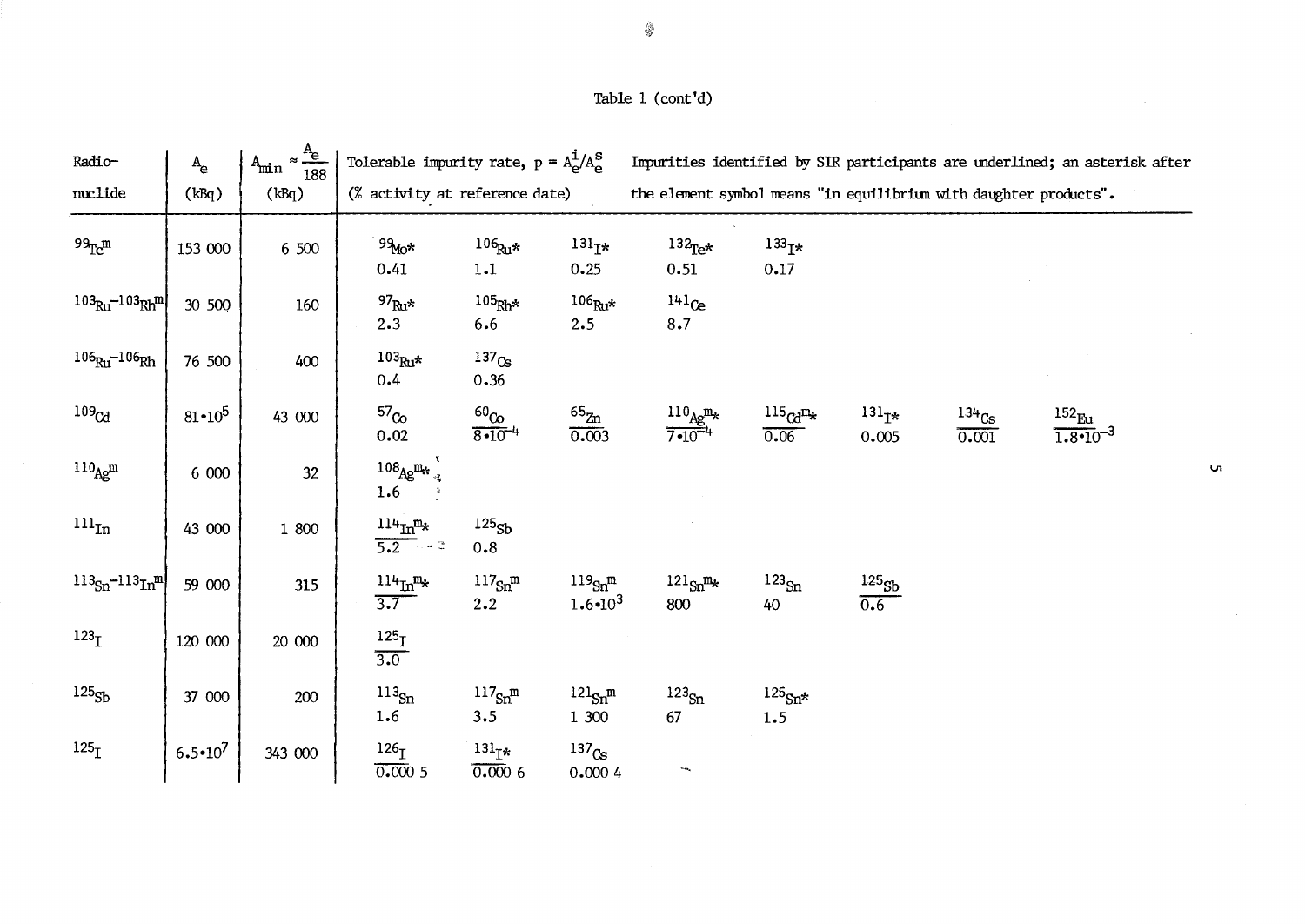# Table 1 (cont'd)

| Radio-              | $A_{\rm e}$    | $A_{\min} \approx \frac{A_e}{188}$ | Tolerable impurity rate, $p = A_{\alpha}^{\mathbf{i}}/A_{\alpha}^{\mathbf{S}}$ |                           |                          | Impurities identified by SIR participants are underlined; an asterisk after |                             |                    |                            |  |
|---------------------|----------------|------------------------------------|--------------------------------------------------------------------------------|---------------------------|--------------------------|-----------------------------------------------------------------------------|-----------------------------|--------------------|----------------------------|--|
| nuclide             | (kBq)          | (kBq)                              | (% activity at reference date)                                                 |                           |                          | the element symbol means "in equilibrium with daughter products".           |                             |                    |                            |  |
| 131 <sub>T</sub>    | 40 400         | 215                                | $75$ Se<br>1.0                                                                 | 125 <sub>T</sub><br>1 600 | 126 <sub>T</sub><br>0.8  |                                                                             |                             |                    |                            |  |
| $133_{\text{Ba}}$   | 44 000         | 235                                | 60 <sub>Co</sub><br>0.16                                                       | $\mathrm{^{65}Zn}$<br>0.6 | $^{131}$ Ba<br>0.8       | $132_{Cs}$<br>32                                                            | $^{134}\mathrm{Cs}$<br>0.2  | $135_{Ba}$ m<br>8  | $140$ La<br>$\overline{2}$ |  |
| $134$ <sub>Cs</sub> | $10\,$ $100\,$ | 54                                 | $22_{\text{Na}}$<br>0.7                                                        | $84$ <sub>Rb</sub><br>1.7 | $^{86}\mathrm{Rb}$<br>17 |                                                                             |                             |                    |                            |  |
| 137 <sub>Cs</sub>   | 27 600         | 150                                | $^{60}$ co<br>0.25                                                             | $\frac{134}{0.3}$         |                          |                                                                             |                             |                    |                            |  |
| 139 <sub>Ce</sub>   | 134 000        | 700                                | $^{141}$ Ce<br>$\overline{2}$                                                  |                           |                          |                                                                             |                             |                    |                            |  |
| $141_{C}$           | 266 000        | 1 400                              | $^{51}$ Cr<br>1.8 $-2$                                                         | $^{113}$ Sn*<br>0.2       | $137 e^{m_{*}}$<br>1.7   | $137$ <sub>Ce</sub><br>4                                                    | $139$ Ce<br>0.5             | $143Ce^{*}$<br>0.2 | $144Ce^{*}$<br>1.1         |  |
| $144Ce^{-144}$ Pr   | 282 000        | 1 500                              | 137 <sub>Cs</sub><br>0.09                                                      | 139 <sub>Ce</sub><br>0.4  | 141 <sub>Ce</sub><br>0.9 | $154_{\text{Eu}}$<br>0.04                                                   | $192$ <sub>Ir</sub><br>0.06 |                    |                            |  |
| $152_{\rm Eu}$      | 14 700         | 78                                 | $154\text{Eu}$<br>0.9                                                          | $^{155}\!$ Eu<br>32       |                          |                                                                             |                             |                    |                            |  |
| $154_{\text{Eu}}$   | 13 800         | 73                                 | 155 <sub>Eu</sub><br>$\overline{35}$                                           |                           |                          |                                                                             |                             |                    |                            |  |
| 169                 | 78 000         | 410                                | $175\rm{Yb}$<br>$\overline{5}$                                                 |                           |                          | ™eg                                                                         |                             |                    |                            |  |

 $\bullet$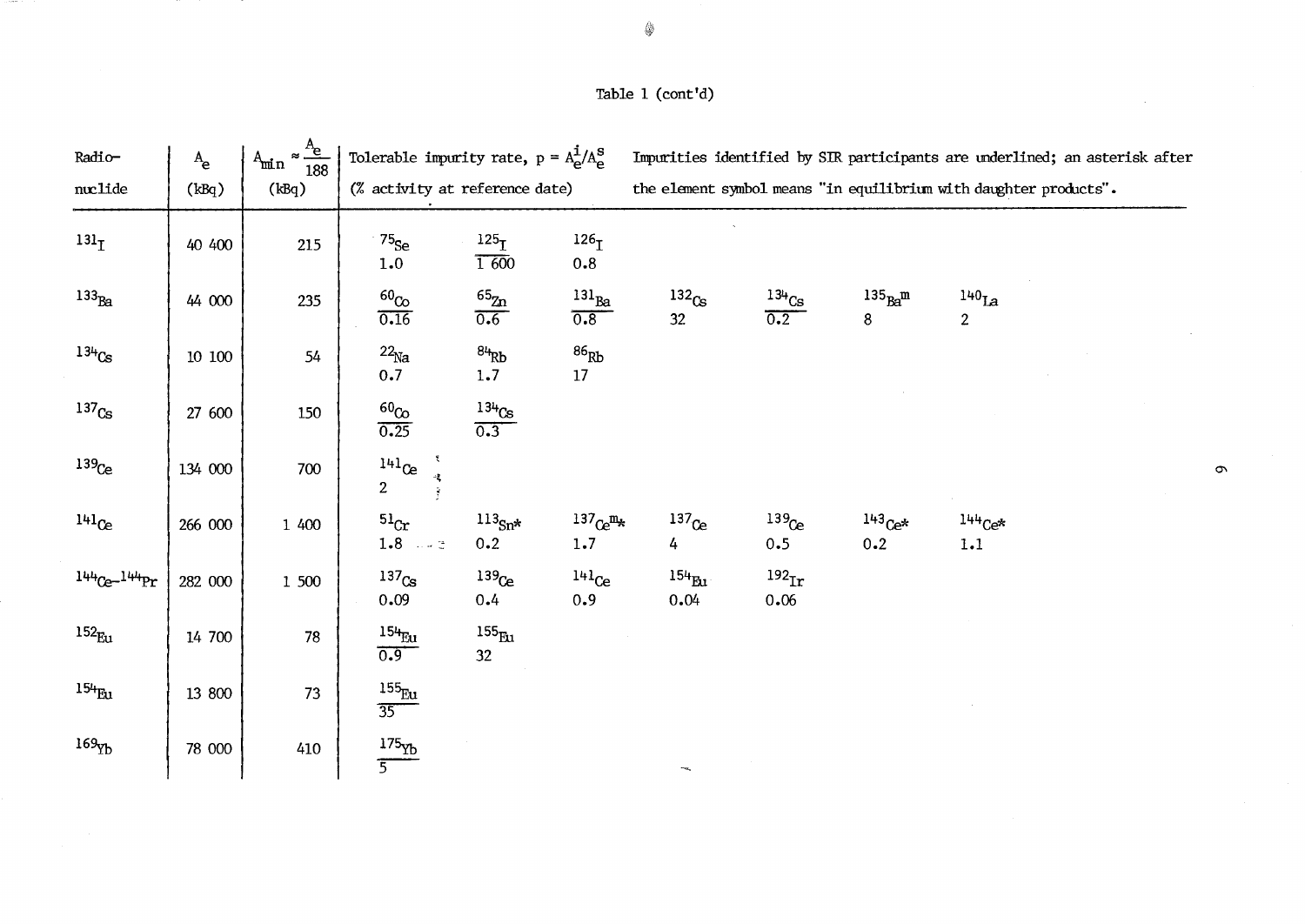## Table 1 (cont'd)

| Radio-            | $A_{\rm e}$       | $\approx \frac{\text{A}_{\text{e}}}{188}$<br>$A_{min}$ | Tolerable impurity rate, $p = A_{\alpha}^{\mathbf{i}}/A_{\alpha}^{\mathbf{S}}$ |                                |                              |                          |                                 | Impurities identified by SIR participants are underlined; an asterisk after |  |
|-------------------|-------------------|--------------------------------------------------------|--------------------------------------------------------------------------------|--------------------------------|------------------------------|--------------------------|---------------------------------|-----------------------------------------------------------------------------|--|
| nuclide           | (kBq)             | (kBq)                                                  | (% activity at reference date)                                                 |                                |                              |                          |                                 | the element symbol means "in equilibrium with daughter products".           |  |
| $182$ Ta          | 13 800            | 70                                                     |                                                                                |                                |                              |                          |                                 |                                                                             |  |
| 192 <sub>Ir</sub> | 19 000            | 100                                                    | $193$ <sub>Ir</sub> <sup>m</sup><br>$4 \cdot 10^5$                             | $^{194}$ Ir<br>$\overline{11}$ |                              |                          |                                 |                                                                             |  |
| $195_{\rm Au}$    | 325 000           | 1 727                                                  | $^{196}\!_{\text{Au}}$<br>0.11                                                 |                                |                              |                          |                                 |                                                                             |  |
| $201_{T1}$        | 309 000           | 13 000                                                 | 200 <sub>T1</sub><br>0.04                                                      | $202$ TI<br>0.11               | 203 <sub>Pb</sub><br>0.18    |                          |                                 |                                                                             |  |
| $203_{\text{Hg}}$ | 67 400            | 360                                                    | 54Mm<br>0.28                                                                   | 58 <sub>Co</sub><br>0.24       | 60 <sub>Co</sub><br>0.10     | 197 <sub>Hg</sub><br>7.0 | $^{197}$ Hg $^{\rm m}$ *<br>3.6 |                                                                             |  |
| 203 <sub>Pb</sub> | 56 700            | 300                                                    | 200 <sub>TI</sub><br>0.23                                                      | $^{201}\! \rm{TL}$<br>5.4      | $201$ <sub>Pb*</sub><br>0.39 |                          |                                 |                                                                             |  |
| $207_{\rm B1}$    | 10 900            | 60                                                     | 计分位                                                                            |                                |                              |                          |                                 |                                                                             |  |
| $241_{Am}$        | $2.05 \cdot 10^6$ | 11 000                                                 | 239 <sub>Pu</sub><br>250                                                       | $242$ Cm<br>27                 | $243_{Am}$<br>0.28           |                          |                                 |                                                                             |  |

 $\mathbb{L}_{\mathfrak{A}_\mathbf{K}}$ 

 $\sim$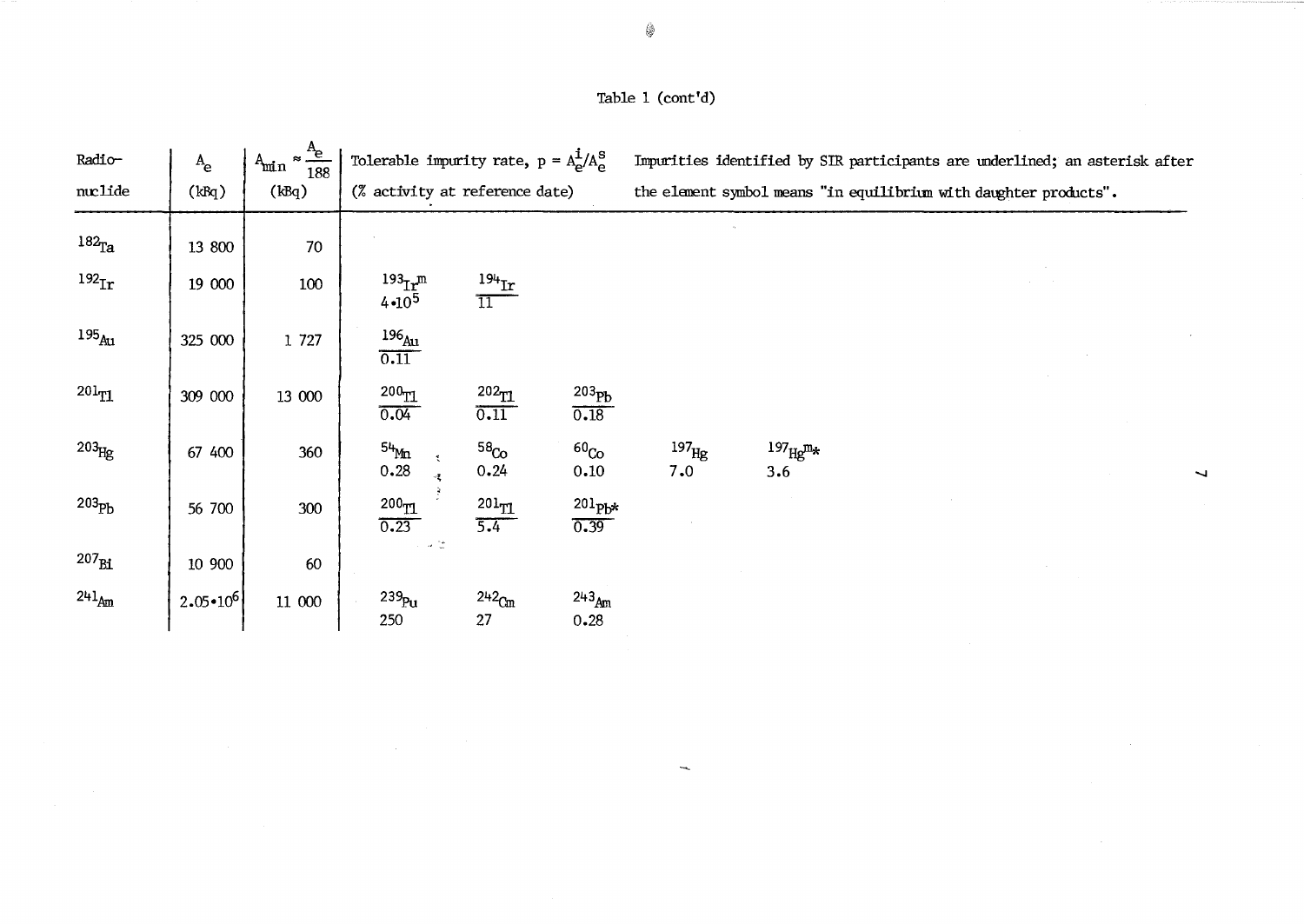| Radionuclide       | Supplier                  | Year | Activity<br>(kBq)                    | $A_{\text{min}}$ * | r <sub>3</sub><br>(%) | $S(A_{\rm e})$<br>(%) |
|--------------------|---------------------------|------|--------------------------------------|--------------------|-----------------------|-----------------------|
|                    |                           |      |                                      |                    |                       |                       |
| 57 <sub>Co</sub>   | $\ensuremath{\text{NPL}}$ | 1976 | 430                                  | 891                | 0.2                   | 2.02                  |
| $^{67}\mathrm{Ga}$ | ${\tt LMRI}$              | 1981 | 2 2 9 0                              | 4 900<br>(613)     | 0.18                  | 0.23                  |
| 109 <sub>cd</sub>  | <b>UVVVR</b>              | 1978 | 3 802                                | 43 000             | 0.23                  | 1.38                  |
|                    | <b>NPL</b>                | 1980 | 39.300                               |                    | 0.16                  | 1.65                  |
|                    | <b>AECL</b>               | 1981 | 17 741                               |                    | 0.28                  | 1.41                  |
| 123 <sub>T</sub>   | LMRI                      | 1981 | 4 118                                | 5 100<br>(637)     | 0.17                  | 0.33                  |
|                    | $\operatorname{BCMN}$     | 1983 | 1 860                                |                    | 0.27                  | ť<br>0.61             |
|                    | LMRI                      | 1983 | 1 795                                |                    | 0.27                  | 0.54                  |
| 125 <sub>T</sub>   | <b>NBS</b>                | 1977 | 273 500                              | 343 000            | 0.20                  | 1.49                  |
|                    | <b>ASMW</b>               | 1977 | 36 280                               |                    | 1.19                  | 1.22                  |
|                    | LMRI                      | 1980 | 22 500                               |                    | 4.55                  | 4.56                  |
| $201_{T1}$         | LMRI                      | 1983 | 3 480                                | 13 100<br>(1 642)  | 0.62                  | 2.5                   |
| $241_{Am}$         | OMH                       | 1977 | 23<br>er mis<br>8 1 1 3<br>$\bar{z}$ | 11 000             | 0.17                  | 0.37                  |
|                    | <b>AAEC</b>               | 1977 | 4 362                                |                    | 0.19                  | 0.37                  |
|                    | <b>UVVVR</b>              | 1978 | 3 475                                |                    | 0.19                  | 0.39                  |
|                    | $\pmb{\mathfrak{v}}$      | 1979 | 5 476                                |                    | 0.17                  | 0.38                  |

Î.

Table 2 - SIR samples having an activity below the "acceptable" lower limit, A<sub>min</sub>

\* For  $^{67}$ Ga,  $^{123}$ I and  $^{201}$ Tl the values have been multiplied by  $8$ because of the short half lives. The net values are indicated in parentheses.

8